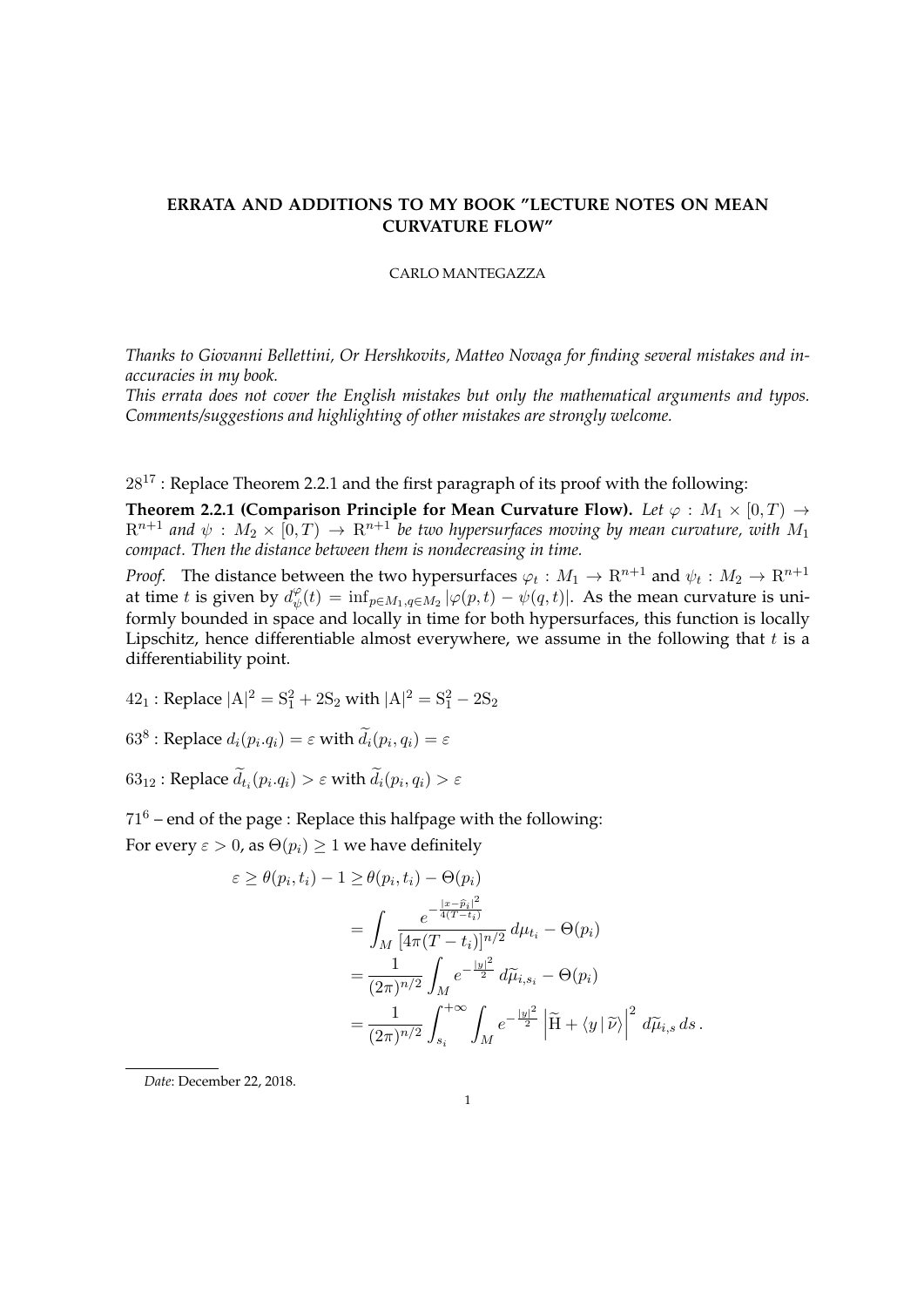Hence, since by the uniform curvature estimates of Proposition 3.2.9, see computation (3.2.9), we have,

$$
\left| \frac{d}{ds} \int_M e^{-\frac{|y|^2}{2}} \left| \widetilde{H} + \langle y | \widetilde{\nu} \rangle \right|^2 d\widetilde{\mu}_s \right| \leq C
$$

where  $C = C(\text{Area}(\varphi_0), T)$  is a positive constant independent of s, we get

$$
\varepsilon \geq \frac{1}{(2\pi)^{n/2}} \int_{s_i}^{+\infty} \int_M e^{-\frac{|y|^2}{2}} \left| \widetilde{H} + \langle y | \widetilde{\nu} \rangle \right|^2 d\widetilde{\mu}_{i,s} ds
$$
  
\n
$$
\geq \frac{1}{(2\pi)^{n/2}} \int_{s_i}^{s_i + \frac{1}{C} \int_M e^{-\frac{|y|^2}{2}} |\widetilde{H} + \langle y | \widetilde{\nu} \rangle|^2 d\widetilde{\mu}_{i,s_i} \left( \int_M e^{-\frac{|y|^2}{2}} \left| \widetilde{H} + \langle y | \widetilde{\nu} \rangle \right|^2 d\widetilde{\mu}_{i,s_i} - C(s - s_i) \right) ds
$$
  
\n
$$
= \frac{1}{(2\pi)^{n/2}} \frac{1}{2C} \left( \int_M e^{-\frac{|y|^2}{2}} \left| \widetilde{H} + \langle y | \widetilde{\nu} \rangle \right|^2 d\widetilde{\mu}_{i,s_i} \right)^2.
$$

If now we proceed like in Proposition 3.2.10 and we extract from the sequence of hypersurfaces  $\psi_i$  a locally smoothly converging subsequence (up to reparametrization) to some limit hypersurface  $\widetilde{M}_{\infty}$ , by Lemma 3.2.7 we have

$$
\varepsilon \geq \frac{1}{(2\pi)^{n/2}} \frac{1}{2C} \Biggl( \int_{\widetilde{M}_{\infty}} e^{-\frac{|y|^2}{2}} \left| \widetilde{H} + \langle y | \widetilde{\nu} \rangle \right|^2 d\widetilde{\mathcal{H}}^n \Biggr)^2 ,
$$

for every  $\varepsilon > 0$ , hence  $\widetilde{M}_{\infty}$  satisfies  $\widetilde{H} + \langle y | \widetilde{\nu} \rangle = 0$ .

- $72^5$ : Replace A<sup>*i*</sup> and  $|A^i(p)|$  respectively with  $\widetilde{A}^i$  and  $|\widetilde{A}^i(p)|$
- $73<sub>5</sub>$ : Replace the formula with the following one:

$$
\sigma(0) - \Sigma = \frac{1}{(2\pi)^{n/2}} \int_{-\frac{1}{2}\log T}^{+\infty} \int_M e^{-\frac{|y|^2}{2}} \left| \widetilde{H} + \langle y | \widetilde{\nu} \rangle \right|^2 d\widetilde{\mu}_s ds < +\infty,
$$

 $73<sub>3</sub>$ : Replace the formula with the following one:

$$
\frac{1}{(2\pi)^{n/2}}\int_{\widetilde{M}_{\infty}}e^{-\frac{|y|^2}{2}}d\widetilde{\mathcal{H}}^n=\Sigma\geq 1.
$$

81<sup>1</sup> : Replace  $h_{ij}v_k^j$  $k^j(s) = \text{with } h_{ij} v^j_k$  $\frac{\partial}{\partial k}(s) = 0$ 

81<sup>13</sup>: Replace "By Sard's theorem, there exists a vector  $y \in S$  such that" with "Since the orthogonal projection map  $\pi : M \to S$  is then a submersion, for every vector  $y \in S$  we have that"

 $96^{17}$  – end of Proof of Proposition 4.2.3 : Replace with the following:

identically zero and also  $A_{\infty}$  would be identically zero (by Proposition 2.4.1 and the pinching estimates in Corollary 2.4.3, which are invariant by rescaling and pass to the limit), in contradiction with the fact that the limit flow is nonflat.